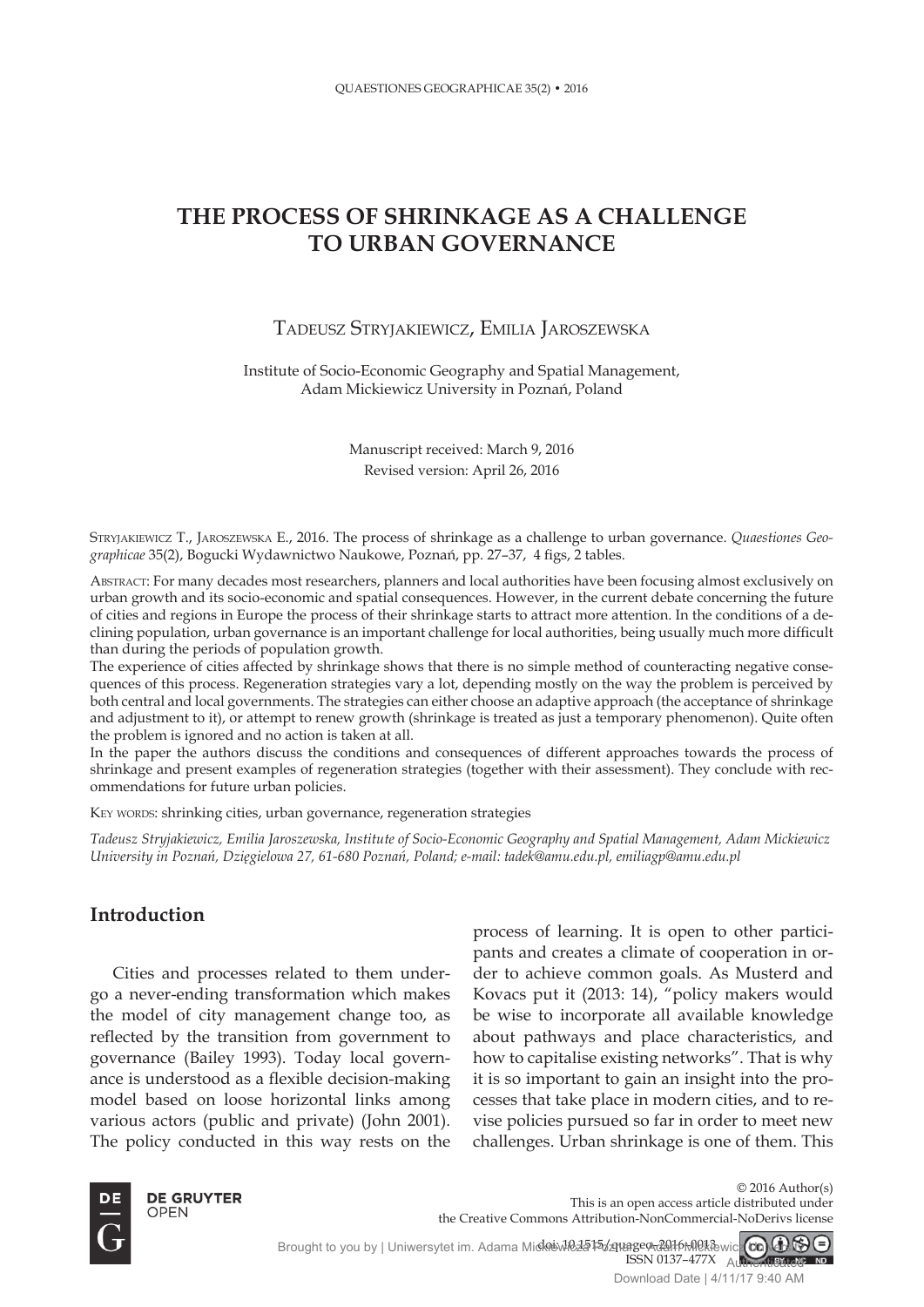process, already present in some cities (usually old industrial centres) of Western Europe and the United States, after 1990 assumed especially large dimensions in post-communist countries. Thus, there appear new challenges: on the one hand, the need to identify the scale, rate and forms of urban shrinkage and how those features differ spatially, and on the other, to revise the urban policies pursued so far, usually designed to follow a growth paradigm treating cities as "growth machines" (Logan, Molotch 1987). That is why shrinking cities are an object of much academic and practical discussion as well as several international research projects. Among the latter one can find:

- 1) Shrink Smart The Governance of Shrinkage within a European Context – a project implemented under the Seventh Framework Programme of the European Union<sup>1</sup>, and
- 2) CIRES Cities Regrowing Smaller. Fostering Knowledge on Regeneration Strategies in Shrinking Cities across Europe – a project implemented under Action COST2 (TU0803).

This article follows from the latter of the listed projects, enriched by the results of a study conducted under grant no. 737/N-COST/2010/0 obtained from the Ministry of Science and Higher Education.

### **Conceptualisation of urban shrinkage**

The term 'urban shrinkage' has not been defined precisely yet. The research carried out so far (e.g. Oswalt 2005; Steinführer, Haase 2007; Turok, Mykhnenko 2007; Haase et al. 2008, 2013; Mykhnenko, Turok 2008; Pallagst et al. 2009; Cunningham-Sabot et al. 2010; Fol, Cunningham-Sabot 2010; Reckien, Martinez-Fernandez 2011; Fol 2012; Bontje, Musterd 2012; Wiechmann, Pallagst 2012; Martinez-Fernandez et al. 2012; Wiechmann, Wolf 2013) allows tracing three chief fields of controversy related to this definition:

a) Does the notion of a 'shrinking city' involve exclusively its depopulation (i.e. a drop in the population number), or must there also be other indicators (e.g. a structural crisis of the economy combined with a high unemployment rate, degradation of the housing stock, a great accumulation of social problems)?

- b) Does a drop in the population number within a city's administrative limits owing to its growth in the suburban area (hence to the process of suburbanisation) justify describing this city as 'shrinking'? and
- c) How long must the period of a population decline be to justify the talk of a 'shrinking city'? In the light of the above dilemmas, it seems that the notion of a shrinking city is gradable, as shown in Fig. 1. Each type of shrinkage demands different forms of governance.

According to the definition adopted in the CIRES project formulated by the Shrinking Cities International Research Network (SCIRN), "A shrinking city is a densely populated urban area that has on the one hand faced a population loss in large parts of it (for at least 5 years, more than 0.15% annually), and is on the other hand undergoing economic transformation with some symptoms of a structural crisis". This is the definition that will be used henceforth in this article.

The chief causes of urban shrinkage are demographic changes connected primarily with a negative rate of natural increase, the ageing of society, and migration. The questions still open are the identification and classification of the remaining factors responsible for urban shrinkage, and the choice of socio-economic indices characterising this process (Jessen 2012; Wiechmann, Wolf 2013; Jaroszewska, Stryjakiewicz 2014). The difficulty lies in the uniqueness of each city, its history, political situation, and socio-economic condition. As Wu and Martinez-Fernandez (2009) note, the same factors that underlie the socio-economic development of one city may trigger shrinkage in another.

Urban shrinkage has no single explanatory theory. The multi-aspect nature of this process makes it necessary to resort to many theoretical conceptions in order to get an insight into its mechanisms, pattern and effects.

One of the attempted interpretations relies on Myrdal's (1956, after Hoekveld 2012) cumulative causation theory where population decline – working on a 'vicious circle' principle – is both a cause and a result of urban shrinkage. The appearance of one negative impulse has a snowball

The most essential results of this project were published in Bernt et al. (2012); they can also be found at www.shrinksmart.eu.

<sup>2</sup> COST – European Cooperation in Science and Technology.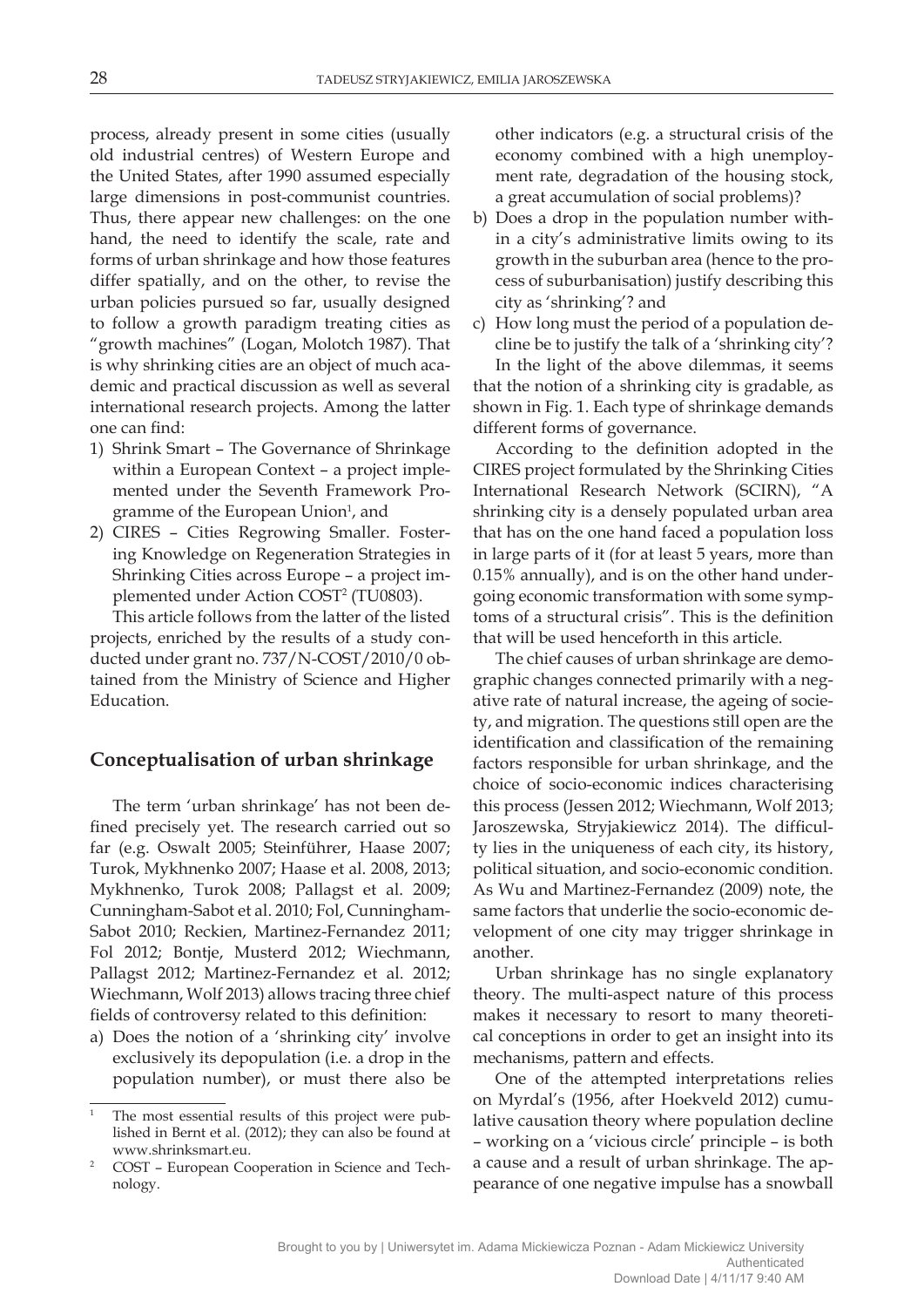

Fig. 1. Typology of shrinking cities – 'graduation' of shrinkage. Source: Stryjakiewicz (2013: 127).

effect, triggering successive undesirable processes and developments. To put it simply, a drop in the population number brought about by the emigration of young people (e.g. as a result of a deepening economic crisis) means a reduction in the number of the population of reproductive age, and the effect is a decrease in births. The disturbance in the age structure of the population of a locality thus created, accompanied by a persistently low total fertility rate and no inflow of new residents, leads to a further intensification of unfavourable demographic changes (in particular, the ageing process). This, in turn, makes the labour force dwindle and affects the local labour market, which generates further adverse effects. Understood in this way, the shrinkage mechanism shows a cumulative tendency and, left to itself, leads over a longer period to the reinforcement of negative consequences in many fields: demographic, economic, social and spatial (Stryjakiewicz et al. 2012). If there appear new external determinants, the process can slow down or accelerate. Theoretically, it is also possible that, stimulated by a new positive impulse, its direction will change.

An answer to the question about the nature of causes making a city or region shrink can also be supplied by a historical analysis. A study of the pattern and direction of evolution of social systems, the institutional context, as well as various events, choices and decisions from the past, can provide a deeper insight into the mechanism of shrinkage of a spatial unit (Bontje, Musterd 2012). This type of explanation relying on the interpretation of historical facts and employing a genetic approach is the essence of the conception known as path dependence (e.g. Arthur 1994; Boschma, Lambooy 1999; David 2000; Mahoney 2000; Gwosdz 2004, 2014). In this approach, shrinkage can be understood as an outcome of a choice made at one time. It is then reinforced, reproduced or transformed by successive chance events. As David (2000) claims, this is a conception combining isolated, unique occurrences with more general growth processes of dynamic structures. Thus, dealing with shrinkage requires a skilful combination of general rules of urban governance with 'tailored' policies oriented to local specificities.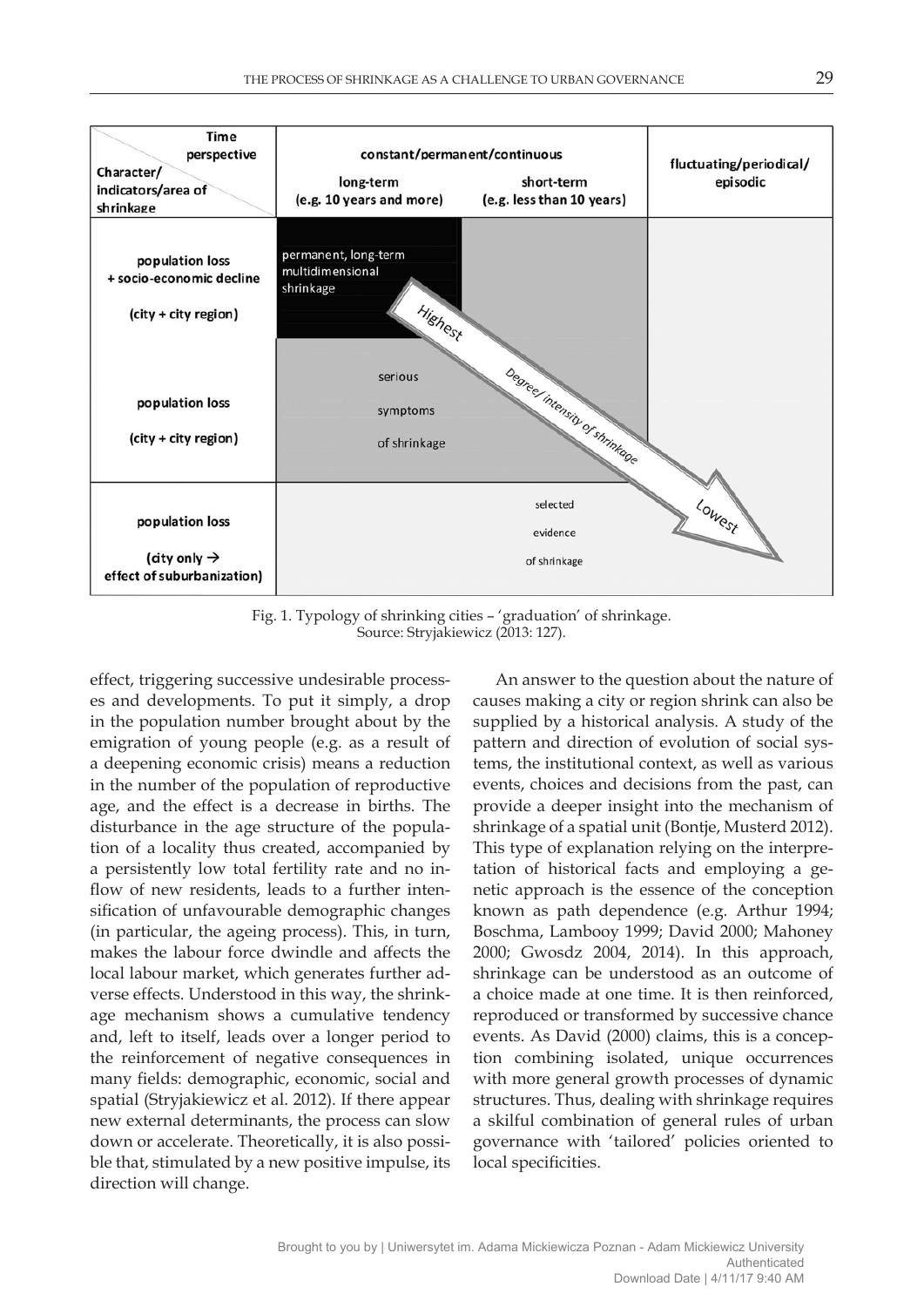# **Urban shrinkage in Europe with a focus on post-socialist cities**

Under the CIRES project, a detailed analysis was made of changes that took place over the years 1990–2010 in the population number of 7,035 European cities with more than 5 thousand inhabitants. The changes taken into consideration were not only those within a city's administrative limits, but also in the administrative units that surround it<sup>3</sup>. In this way cities selected for further analysis were those in which the population decline was not due to suburbanisation. Three types of cities were distinguished: growing (a change in population number of more than 0.15% annually), stable/stagnating (from 0.15 to –0.15%), and shrinking (under –0.15%). With reference to the group of shrinking cities, the shrinkage process was divided into three types:

- a) long-term;
- b) short-term; and
- c) episodic (cf. Fig. 1).



Fig. 2. Scale of the process of urban shrinkage in Europe in 1990–2010. Source: Wiechmann, Wolff (2013: 9); the CIRES project (COST Action – TU0803).

A detailed methodology of the selection of cities for analysis can be found in Wiechmann and Wolff (2013).

The research results (Fig. 2) show 20% of European cities to be permanently shrinking. However, an analysis of the proportion of the number of shrinking to growing cities in the individual countries is highly illuminating. In those statistics the post-socialist countries of East-Central Europe stand out in a decidedly unfavourable light. The situation is especially grim in Latvia, Romania, Lithuania, Estonia and Bulgaria, where more than 3/4 of their cities are shrinking.

In the light of the above data, there arises a question of the causes of such large-scale urban shrinkage in East-Central Europe. The results of studies conducted so far (e.g. European Commission 2007; Turok, Mykhnenko 2007; Kabisch, Haase 2011; Reckien, Martinez-Fernandez 2011; Haase et al. 2013; Wiechmann, Wolf 2013) suggest that it has been produced by a combination of several factors of a demographic, economic and institutional nature. They include:

- a) a decline in the number of births and natural increase;
- b) external migrations that intensified especially after the opening of the borders on accession of a large number of those countries to the European Union (in the case of the former GDR – internal migrations, but resulting from the incorporation of this state into the reunified Germany);
- c) urban-to-rural migrations (mostly in suburban areas); and
- d) the transformation of the economy (in particular its de-industrialisation).

In the case of some states (Bosnia, Estonia, Romania), a motive for migration is often not only economic problems (as in most countries), but also ethnic conflicts. Worth noting is the fact that in the post-socialist Europe all the dimensions of shrinkage, viz. demographic, economic and social, as well as the physical degradation of the urban stock, are closely related, although the process of shrinkage differs in space.

Since the late 1980s, the transformation of the command system into a democratic and market one has proceeded in the individual countries of this part of Europe in a variety of ways and at various rates (e.g. gradualism vs. a 'shock therapy').

<sup>3</sup> So-called Local Administrative Units (LAU2), in EU-ROSTAT terminology.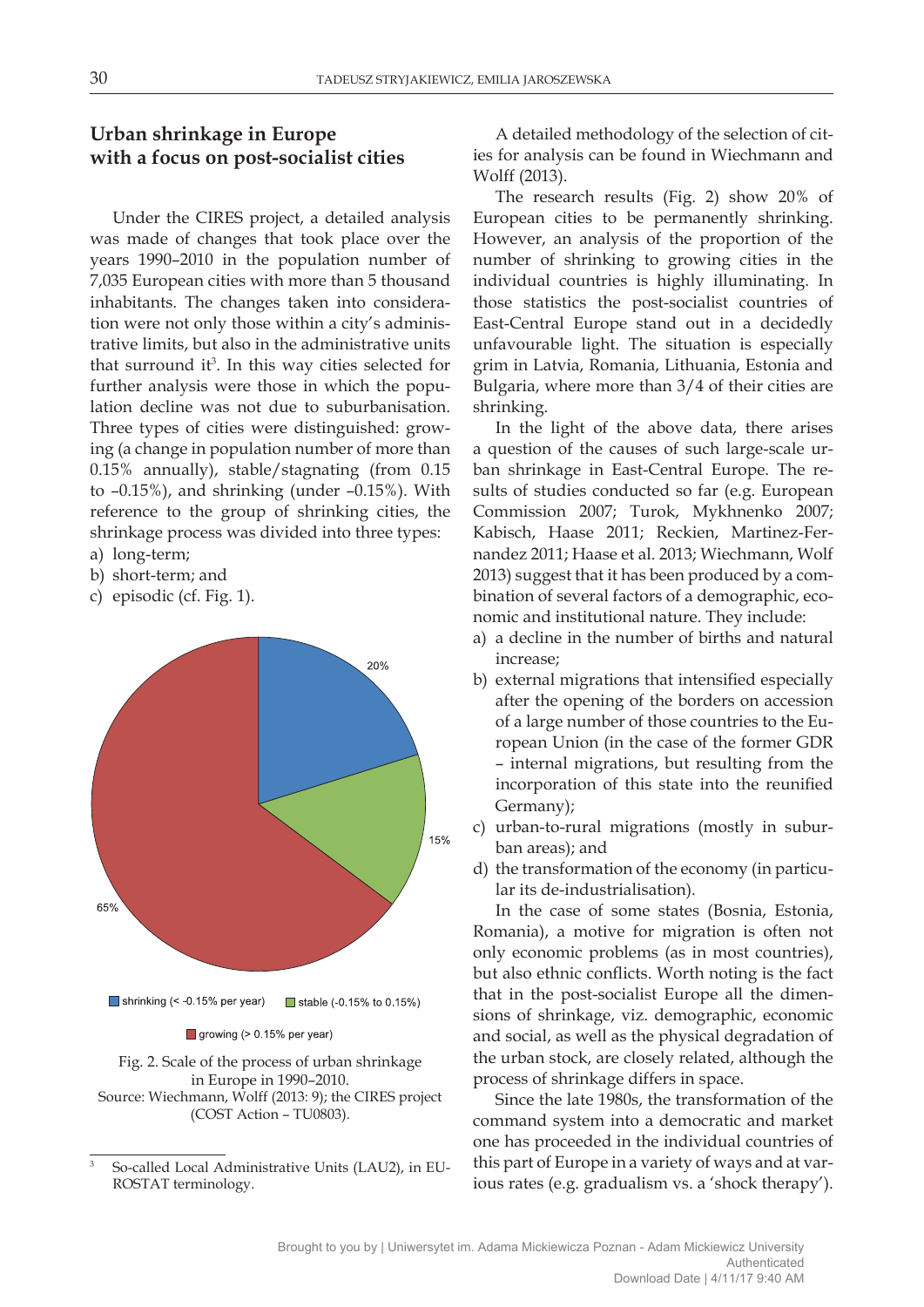Also different were, and still are, institutional determinants of this process (e.g. membership of the European Union). Some of the countries under analysis (created after the dissolution of Yugoslavia) were still at war as late as the years 1992–1995.

In all the countries of East-Central and South-Eastern Europe where the socialist system was introduced after the Second World War, the increase in the number of the urban population in the 1950s and '60s was closely connected with forced industrialisation. The service sector started to gain in significance only in the late 1960s (e.g. in Hungary and Serbia) and early 1970s (also in Poland). This made further demographic development of towns possible and boosted the demand for housing. It was usually met by the construction of housing estates out of large-panel prefabricated elements. This meant copying technologies employed in capitalist Western Europe a decade earlier, from which it differed not only in the time lag, but also in the low quality of the buildings constructed. Since the mid-1980s one can observe an intensive suburbanisation process, especially on the margins of capitals and some regional growth centres (like Brno in the Czech Republic, Győr in Hungary, or Cracow and Poznań in Poland), which in itself is another challenge for urban governance.

Almost immediately after 1990 there was also a radical change in the economic structure of towns. The industrial branches that once enjoyed a priority status turned out to be non-competitive after the opening to global processes and the cutting-off of central funding, which in consequence led to their gradual liquidation. An increase in the importance of the service sector (especially trade, finance, legal and administrative services, tourism and recreation) partly compensated for the loss of jobs in the manufacturing sector. Poorly stimulated and supported, in turn, was the development of small, competitive, specialised enterprises (based on endogenous potential)<sup>4</sup>, their clusters, as well as the  $R&D$  sector and the spin-off effects connected with it.

In all the post-socialist countries the pattern of demographic changes was similar, but

often timed differently. What became the greatest problem here was a dramatic decline in the total fertility rate, often termed a 'demographic shock' resulting from the so-called second demographic transition. Earlier, it occurred in wealthier states and, together with migration processes (involving both, out-migration and suburbanisation), has led to a more pronounced socio-economic degradation of many towns in this part of the continent, creating a real challenge for urban governance (Markowski 2013).

## **Urban policies and attempts to cope with shrinkage**

Urban shrinkage poses a great challenge for administrative and self-government authorities of various levels (from the European Union through the national and regional levels to the local one), as well as for planning institutions. As mentioned earlier, this challenge has assumed a special character in the post-socialist countries of East-Central Europe, where planning culture for years relied on a steady-growth paradigm (cf. Pallagst et al. 2009; Wiechmann 2008; European Parliament 2008; Hollander et al. 2009; OECD 2011; Rumpel, Slach 2012).

On the basis of the results of the Shrink Smart project, Bernt et al. (2012) and Haase (2013) list various kinds of factors determining the nature of a policy adopted towards shrinking cities. They include:

- a) the existing governance systems and cultures;
- b) political traditions;
- c) the way of formulating and addressing problem issues;
- d) the nature of multi-level arrangements and relationships;
- e) the mode of governance; and
- f) the availability and origin of resources.

In the opinion of DiGaetano and Strom (2003), the efficiency of this policy largely depends on the mode of urban governance adopted. They identify five modes: clientelist, corporatist, managerial, pluralist, and populist. Naturally, in reality we often deal with a mixture of those governance forms and the formation of a hybrid mode.

Whatever the existing governance determinants and modes, strategies designed to

<sup>4</sup> With a few exceptions, mostly in Poland, where, however, small and medium-sized enterprises did not develop in regions especially affected by the process of shrinkage.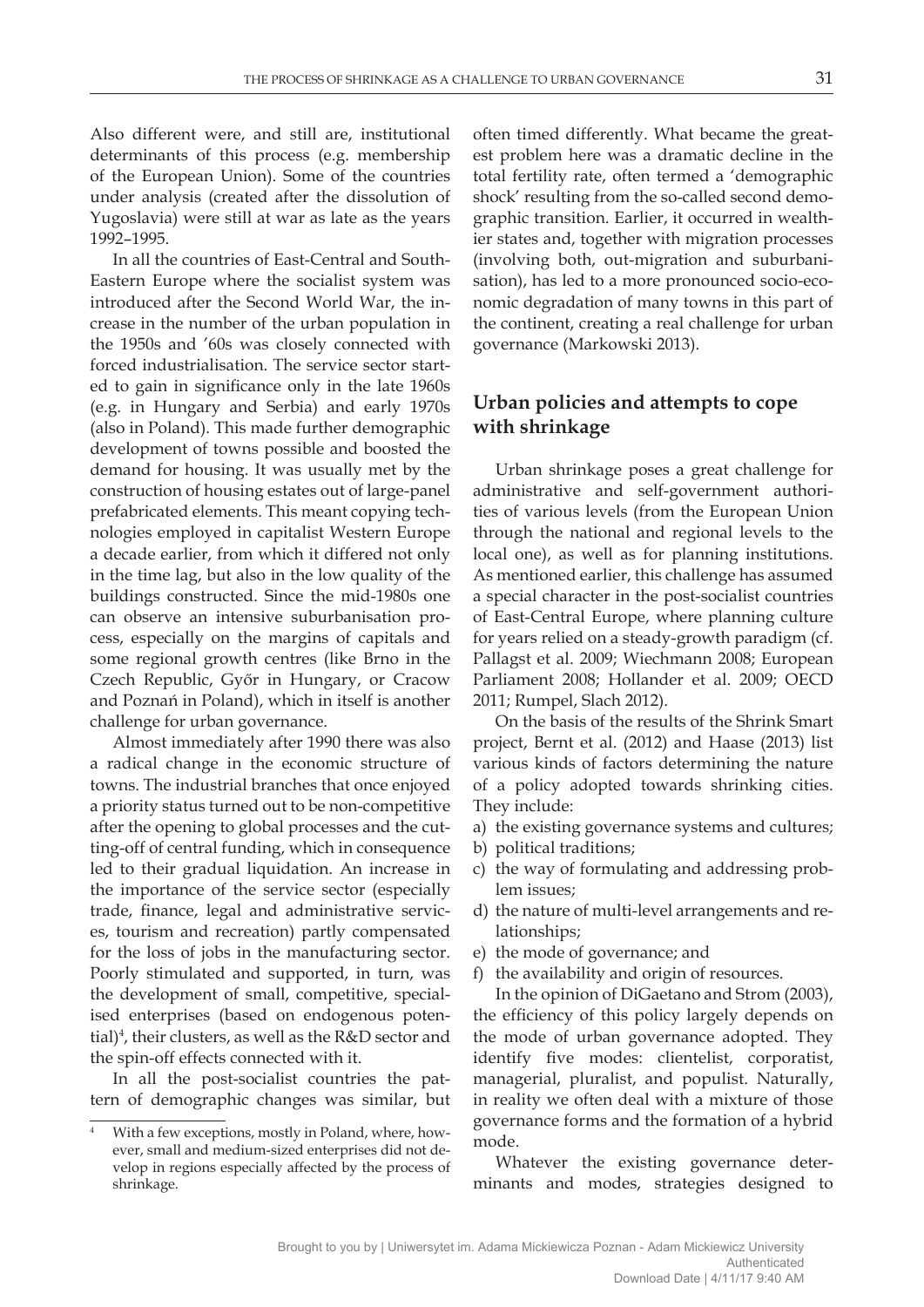| Field of impact                      | Problems and challenges                                                                                                                                                                                                     |  |  |
|--------------------------------------|-----------------------------------------------------------------------------------------------------------------------------------------------------------------------------------------------------------------------------|--|--|
| Socio-demographic structure          | - unfavourable reproductive behaviour and downward demographic ten-<br>dencies (e.g. low birth rates)<br>- preventing population outflow, immigration incentives<br>- population ageing<br>- dwindling size of households   |  |  |
| Economic structure                   | - fighting unemployment and creating new jobs<br>- attracting investors<br>- dwindling urban budget receipts and growing budget deficit<br>- increasing dependence on external funding (in particular from public<br>means) |  |  |
| Housing                              | - housing vacancies<br>- deteriorating housing stock<br>- deteriorating public facilities and spaces                                                                                                                        |  |  |
| Physical infrastructure and land use | - some components of physical infrastructure 'oversized' in the face of falling<br>demand<br>- abandoned land as well as infrastructural and post-industrial facilities                                                     |  |  |
| Social infrastructure                | - under-used potential of some child-care and youth facilities (e.g. nurseries,<br>kindergartens, schools)<br>- growing demand for facilities and services for older people (e.g. nursing<br>homes)                         |  |  |

Table 1. Fields of special impact of urban policies in shrinking cities.

Source: Rink et al. (2009), with the authors' modifications.

overcome the adverse effects of urban shrinkage should accommodate several major controls of this process, which are presented in Table 1.

Strategies intended to respond to the process of shrinkage can be classified in a variety of ways. One of the more interesting and most useful classifications has been proposed by Danielzyk et al. (2002); it is presented in Table 2.

In the CIRES project, this classification was one of the elements on the basis of which three most popular policy approaches were distinguished:

- a) counteracting or alleviating the adverse effects of shrinkage;
- b) seeking new sources of growth; and
- c) promoting positive aspects of shrinkage.

In turn, Stryjakiewicz (2013b) suggests distinguishing two types of strategy using a different criterion:

- a) on site (i.e. implemented in the area of a shrinking city), and
- b) networking strategies.

The former type primarily embraces measures intended to stimulate local entrepreneurship, reduce unemployment, and revitalise downtown or post-industrial areas. The other involves creating conditions for the intensification of relations with other, more advanced cities, e.g. by improving the quality of transport infrastructure and increasing the frequency of links (which can facilitate commuting to work and school, thus

|                                         | Active                           |                        |                        | Passive                                                           |
|-----------------------------------------|----------------------------------|------------------------|------------------------|-------------------------------------------------------------------|
| <b>Strategies</b>                       | expansive strategy               | maintenance strategy   | planning for a decline | absence of steps acti-<br>vating a vicious circle<br>of shrinkage |
| Goal                                    | keeping the popula-              | maintaining the at-    | orderly shrinkage,     | no specified goals                                                |
|                                         | tion within city lim-            | tractiveness of exist- | qualitative develop-   |                                                                   |
|                                         | its, or even making it<br>expand | ing urban structures   | ment                   |                                                                   |
| Major forms of urban                    | development of new               | development of exist-  | adaptation and         | waiting for external                                              |
| policy implementation residential areas |                                  | ing land-use pattern   | reduction of existing  | intervention (e.g. of                                             |
|                                         |                                  | and functions, target  | infrastructure, devel- | central or regional                                               |
|                                         |                                  | group programmes       | opment of recreation-  | authorities) and for                                              |
|                                         |                                  |                        | al areas               | financial support                                                 |

Table 2. Types of strategies designed to overcome the adverse effects of urban shrinkage.

Source: Danielzyk et al. (2002: 25), with the authors' modifications.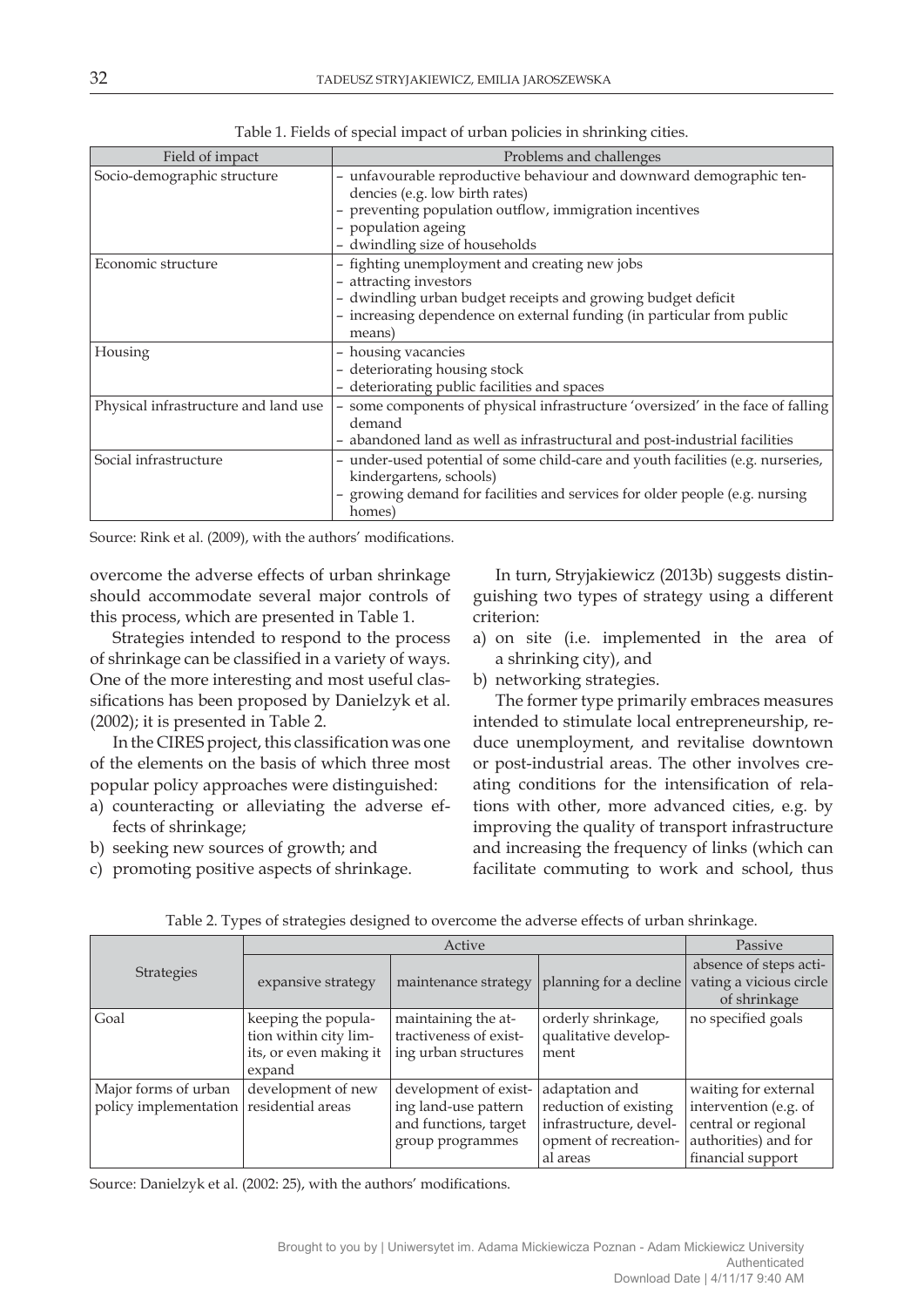counteracting the outflow of the labour force). Those two strategic orientations in counteracting the adverse effects of shrinkage are presented in Figure 3.

At this point one might agree with Wiechmann's statement (2008: 432) that "we need new scenarios and development programmes that would accommodate the process of urban shrinkage". What is necessary in those measures is the involvement of both, local actors (self-government authorities, enterprises, institutions and organisations of the business environment), as well as supra-local ones (such as ministries of regional development), backed by the European Union programmes and funds. It is essential to liberate urban policy from the obsession of the steadygrowth paradigm, to work out suitable forms of planning ('planning for shrinkage'), and to look at urban shrinkage in terms of chances and possibilities of change that it offers in the development path followed so far ('shrinkage as an opportunity' – cf. Bontje 2004; Hollander et al. 2009).

Whatever the orientation of the urban policy addressing the process of shrinkage, its implementation should follow the pattern worked out by Bernt et al. (2010) under the Shrink Smart project (Fig. 4).

The participants of the Shrink Smart project described examples of good practices, demonstrating that "shrinkage is not an irreversible fate of a city" (Haase 2013: 39). These examples of shrinking cities, now at a stage of re-urbanisation, are Liverpool and Leipzig. Their modern

On site strategies

development trajectories are discussed in detail by Rink et al. (2012). In both cities one of the strategies intended to minimise the adverse effects of shrinkage has been a change in their functional structure involving the promotion of so-called cultural industries and the creative sector.

As follows from the report drawn up for the CIRES project (Stryjakiewicz 2013a), in working out urban development policies and strategies in East-Central Europe, social perception of and interest in the process of urban shrinkage are closely connected with the advancement of the institutional transformation in those countries and with the scale (intensity) of the process of shrinkage. In the countries that entered the transformation path earlier and became European Union members earlier (the Czech Republic, Estonia, Poland, Slovakia, Slovenia, Hungary), social debate and measures taken by the authorities seem more advanced than, for example, in the Balkan states (Bosnia and Herzegovina, Bulgaria, Macedonia). Generally, strategies predominant in the countries of East-Central Europe are those intended to overcome (ameliorate) the negative effects of shrinkage ('mitigation strategies'), while those oriented towards development in the conditions of shrinkage are still absent. The 'shrink smart' rule and the skilful adjustment of cities to shrinkage that it involves are still a matter of urban policies of the future in this part of Europe. There should be various groups of beneficiaries involved in their formulation (EU institutions, central governments, local authorities, academic

Fig. 3. Two strategic orientations intended to counteract the adverse effects of urban shrinkage. Source: own compilation.

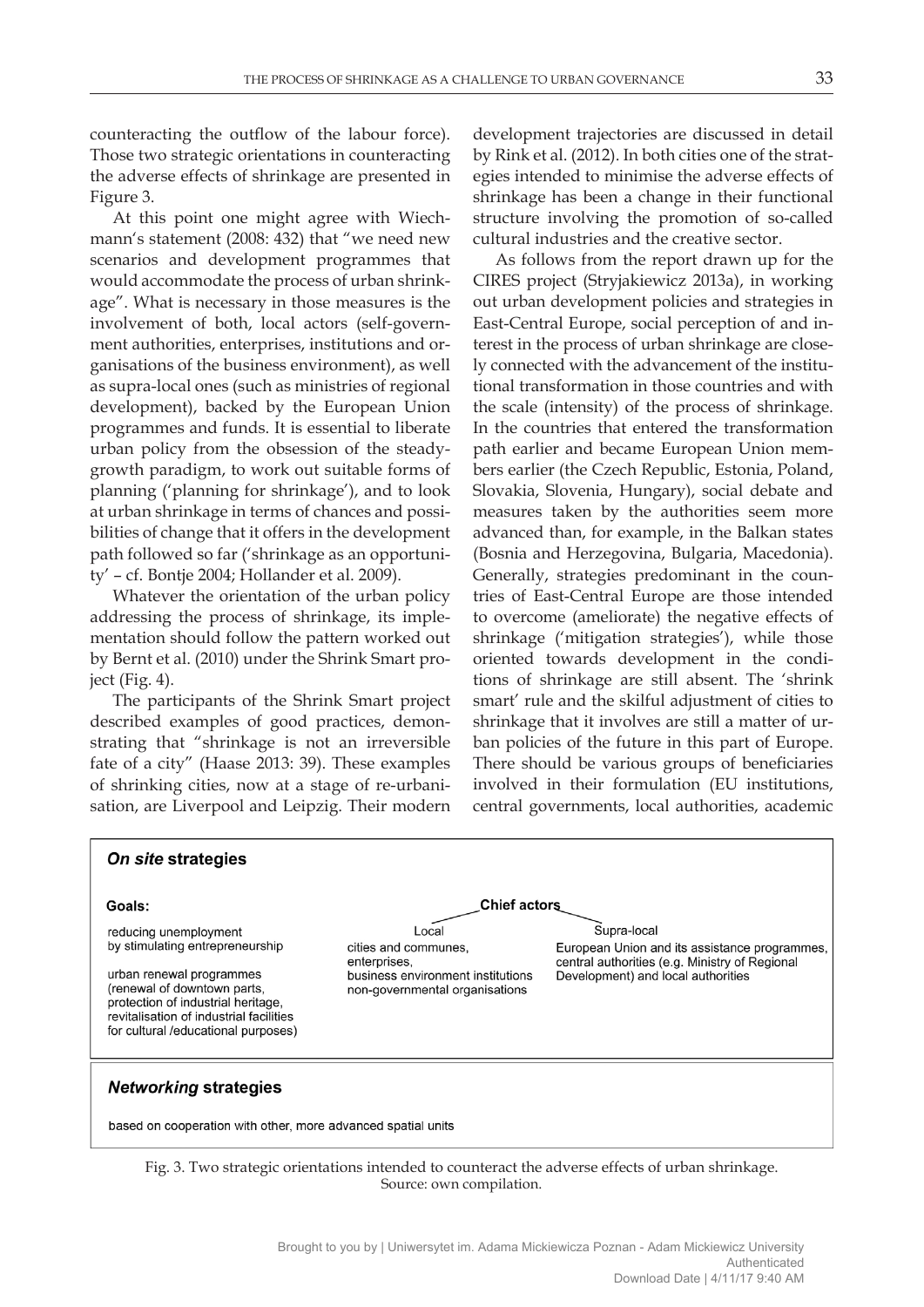

Fig. 4. Stages of urban policy implementation in shrinking cities. Source: Bernt et al. (2010), with the authors' modifications.

circles, business people, non-governmental organisations). A special role in working out policies dealing with shrinkage is played by local authorities.

It is almost certain that local authorities will not be able to cope with the effects of shrinkage of their city on their own. Hence it is necessary to engage all local actors in the task, including enterprises, schools, NGOs and supra-local government institutions (supported by European Union programmes and funds), academic circles, and (or perhaps primarily) local communities. It is the dialogue with residents, their involvement and knowledge of the problems and challenges resulting from the advancing shrinkage of their city that seem to be of key significance for the successful implementation of a right policy. As Hospers (2013, after Lowndes et al. 2006) emphasises, to encourage greater

resident involvement the so-called CLEAR approach might be useful:

- **C**an do (have enough knowledge, skills and resources to participate);
- **L**ike to (act from a "sense of place" and belief in the community);
- are **E**nabled to (are well-supported by government to participate);
- are **A**sked to (are approached actively by stakeholders to join in);
- are **R**esponded to (can see that their activities make a difference).

Thus, it will be necessary to build confidence in steps taken by local authorities and make an effort to increase the participation of residents in measures implemented in the city where they live. First, however, urban shrinkage must stop being a taboo in their perception (Wiechmann 2008) and there must be a change in mentality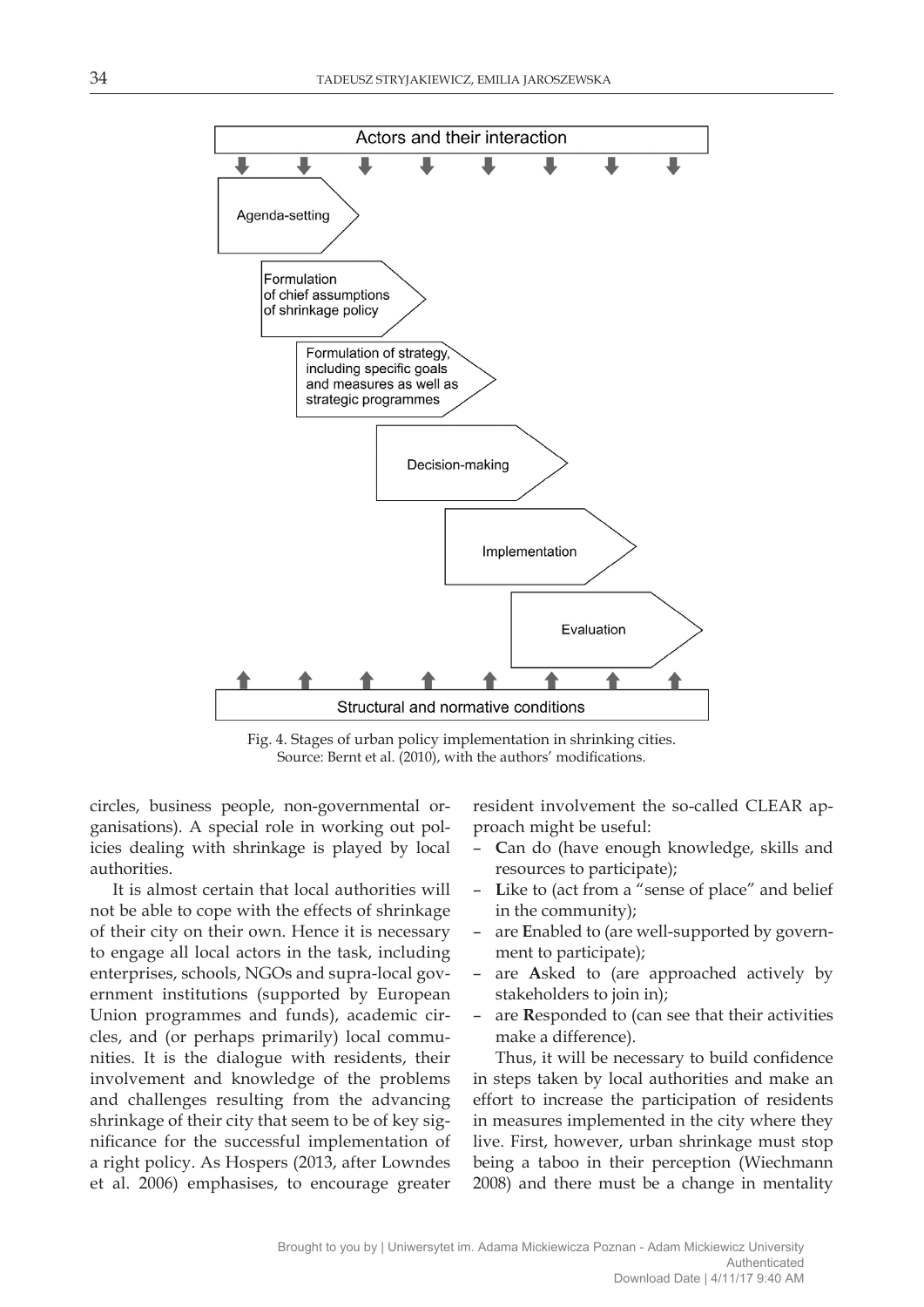(cf. Bernt et al. 2014). As Hospers (2013) states, for a local government growth has usually meant power, hence, while many local leaders are aware of urban shrinkage and adopt policies to cope with its negative effects, for fear of losing voters they often treat it as a "silent process" (Cunningham-Sabot 2008). That is why local governments, planners and political leaders must realise that shrinkage need not automatically imply the fall of their cities. On the contrary, with a suitable policy and resident involvement it may lead to a rise in living standards and the city's qualitative development. One can therefore agree with Panagopoulos and Barreira (2012: 289) that "planners and political leaders must continue to make efforts to understand the characteristics of shrinkage and develop methods to manage this decline in a planned and creative way that will sustain the quality of life of the remaining population".

The awareness of the process of urban shrinkage and its consequences is still low (in particular in post-socialist countries), but this has started to change. Especially in the last few years one can observe that the discussion about challenges posed by urban shrinkage slowly becomes part of public debate (*Zarządzanie*..., 2013). One can also identify measures – taken mostly at the regional level – intended to cope with the negative effects of this process. Taking Poland as an example, in Opole voivodeship, in which Jaroszewska and Stryjakiewicz (2014) found that as many as 78% of towns have been shrinking, a Special Demographic Zone has been set up. Among its most urgent tasks are halting the outflow of young people by creating attractive jobs as well as greater assistance to young families (e.g. nursery-kindergarten care for children) and to senior citizens (Sebesta 2013). Another example of a growing awareness of local decision-makers concerning the unfavourable demographic processes is the *Plan to counteract depopulation in Łódź voivodeship. Family, Children, Work*, designed in 2013 (Łódź voivodeship, and in particular its capital, the city of Łódź, are units especially heavily hit by the shrinking process).

So far, the above examples have been isolated cases. Still missing are comprehensive regeneration strategies that would integrate the 'hardware' (housing, infrastructure), 'software' (image, governance) and 'human resources' (social

and economic structures) types of intervention (Wiechmann 2013). An important challenge will also be making residents themselves more involved in the life of their cities, and in particular in the working out of a common vision of their development and transformation in the conditions of shrinkage.

#### **Challenges for the future**

There is no doubt that urban shrinkage will be a major challenge for future urban policies, especially in post-socialist cities. Hence a discussion about a strategy counteracting the detrimental effects of this process seems to be highly topical. Of key importance for the future of many shrinking cities will be the creation of visions of their longterm development in the conditions of shrinkage. The visions should accommodate the fact that shrinking cities are also units that age faster than the remaining ones in demographic terms. This will additionally make it necessary for them to adapt not only to the conditions of a dwindling population, but also to the advancing process of population ageing. An important, so far poorly articulated, element of the discussions about shrinkage should be migration policy.

#### **References**

- Arthur B., 1994. *Increasing returns and path dependence in the economy*. University of Michigan Press, Ann Arbor.
- Bailey S., 1993. Public choice theory and the reform of local government in Britain: From Government to Governance. *Public Policy and Administration* 8(2): 7–24.
- Bernt M., Cocks M., Couch C., Grossmann K., Haase A., Rink D., 2012. *Shrink smart. Policy response, governance and future directions.* Research Brief 2, Helmholtz Centre for Environmntal Research – UFZ, Leipzig.
- Bernt M., Coach C., Haase A., Cocks M., Grossman K., Cortese C., Krzysztofik R., 2014. Why and how does(n't) urban shrinkage get onto the agenda? Experiences from Leipzig, Liverpool, Genoa and Bytom. *International Journal of Urban and Regional Research* 38(5): 1749–1766.
- Bontje M., 2004. Facing the challenge of shrinking cities in East Germany: The case of Leipzig. *GeoJournal* 61(1): 13–21.
- Bontje M., Musterd S., 2012. Understanding shrinkage in European regions. *Built Environment* 38(2): 153–161.
- Boschma R.A., Lambooy J.G., 1999. Evolutionary economics and economic geography. *Journal of Evolutionary Economics* 9: 411–429.
- Cunningham-Sabot E., Jaroszewska E., Fol S., Roth S., Stryjakiewicz T., Wiechmann T., 2010. Processes de decroissance urbaine. In: Baron M., Cunningham-Sabot E.,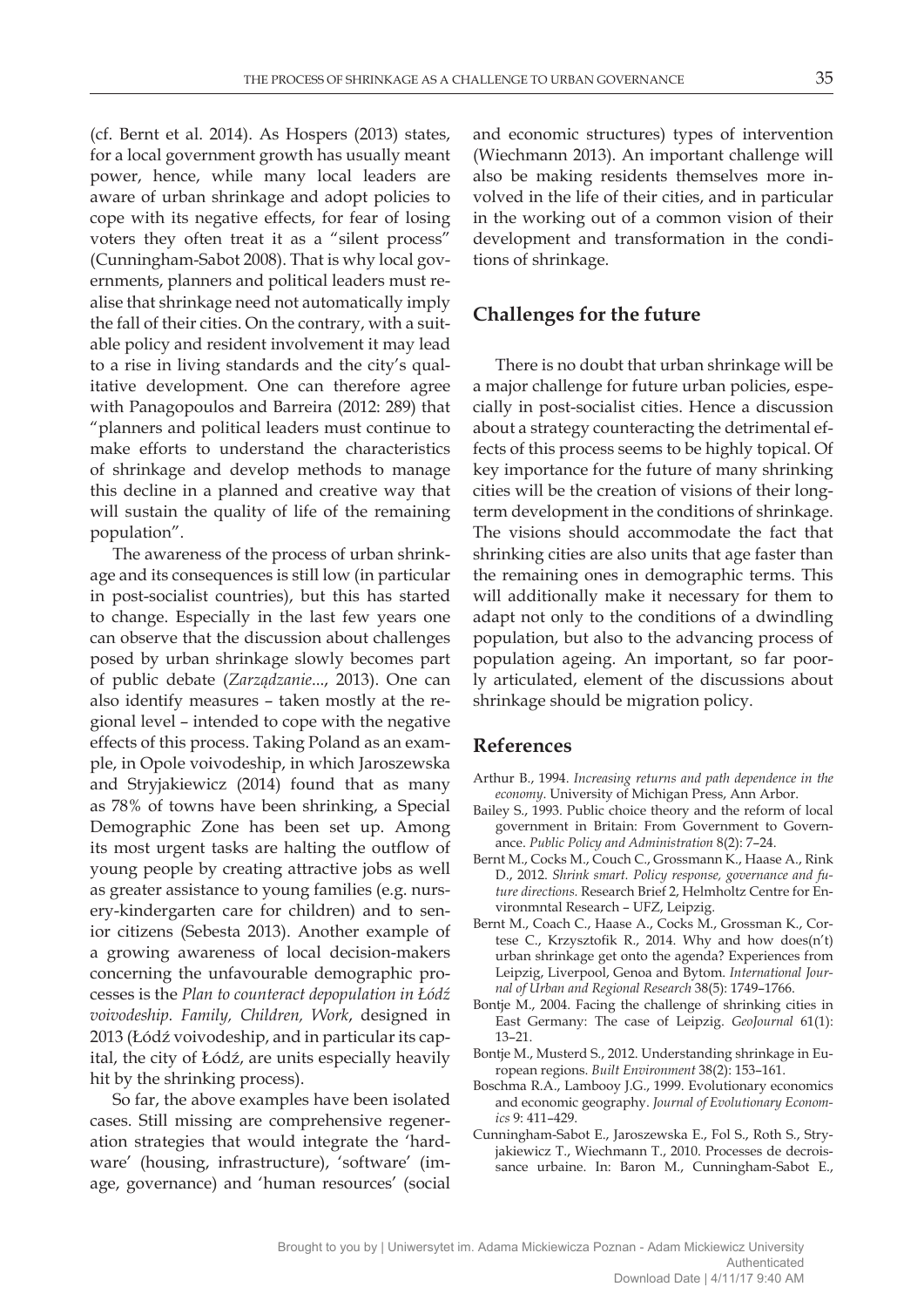Grasland C., Riviere D., Van Hamme G. (eds)*, Ville et regions europeennes en decroissance*. Lavoisier, Paris.

- Danielzyk R., Mielke B., Zimmer-Hegmann R., 2002. *ILS Beiratsbericht Demographische Entwicklung – Schrumpfende Stadt*. Institut für Landes- und Stadtentwicklungsforschung des Landes Nordrhein-Westfalen, Dortmund.
- David P. A., 2000. Path dependence, its critics and the quest for 'Historical Economics'. In: Garrouste P., Ioannides S. (eds), *Evolution and Path Dependence in Economic Ideas: Past and Present*. Elgar, Cheltenham.
- Di Gaetano A., Strom E., 2003. Comparative urban governance. An integrated approach. *Urban Affair Review* 38(3): 356–395.
- *European Parliament*, 2008. Shrinking regions: A paradigm shift in demography and territorial development. On-<br>line: http://www.europarl.europa.eu/ meetdocs/ line: http://www.europarl.europa.eu/ 2004\_2009/documents/dv/pe408928\_/pe408928\_ en.pdf. (accessed 20 April 2011).
- Fol S., 2012. Urban shrinkage and socio-spatial disparities: Are the remedies worse than the disease? *Built Environment* 38(2): 259–275.
- Fol S., Cunningham-Sabot E., 2010. 'Déclinurbain' et shrinking cities: une évaluation critique des approches de la décroissance urbaine. *Annales de géographie* 4(674): 359–383.
- Gwosdz K., 2004. *Ewolucja rangi miejscowości w konurbacji przemysłowej. Przypadek Górnego Śląska (1830–2000)* (Evolution of the rank of a locality in an industrial conurbation. The case of Upper Silesia). Instytut Geografii i Gospodarki Przestrzennej Uniwersytetu Jagiellońskiego, Kraków.
- Gwosdz K., 2014. *Pomiędzy starą a nową ścieżką rozwojową. Mechanizmy ewolucji struktury gospodarczej i przestrzennej regionu tradycyjnego przemysłu na przykładzie konurbacji katowickiej po 1989 roku* (Between the old and the new path of development). Instytut Geografii i Gospodarki Przestrzennej Uniwersytetu Jagiellońskiego, Kraków.
- Haase A., 2008. Reurbanisation an analysis of the interaction between urban and demographic changes as a comparison between European cities. *Die Erde* 139(4): 309–332.
- Haase A., 2013. No one-size-fits-all. O różnorodności kurczących się miast w Europie (No one-size-fits-all. On the diversity of shrinking cities in Europe). In: *Zarządzanie rozwojem miast o zmniejszającej się liczbie ludności (w kontekście perspektywy finansowej 2014*–*2020)*. Kancelaria Senatu Rzeczypospolitej Polskiej, Warszawa.
- Haase A., Bernt M., Großmann K., Mykhnenko V., Rink D., 2013. Varieties of shrinkage in European cities. *European Urban and Regional Studies* 12: 1–17.
- Hollander J. B., Pallagst K., Schwarz T., Popper F., 2009. Planning shrinking cities. *Progress in Planning* (special issue: Emerging Research Areas) 72(4): 223–232.
- Hospers G.J., 2014. Urban shrinkage in the EU. In: Richardson H.W., Nam C.W. (eds), *Shrinking Cities: A Global Perspective.* Routledge, Abingdon.
- Jaroszewska E., Stryjakiewicz T., 2014. Kurczenie się miast w Polsce (Shrinking cities in Poland). In: Stryjakiewicz T. (ed.), *Kurczenie się miast w Europie Środkowo-Wschodniej*. Bogucki Wydawnictwo Naukowe, Poznań.
- Jessen J., 2012. Conceptualizing shrinking cities a challenge for planning theory. In: Ganser R., Piro R. (eds), *Parallel patterns of shrinking cities and urban growth. Spatial planning for sustainable development of city regions and rural areas*. Ashgate, Farnham, Surrey.
- John P., 2001. *Local governance in Western Europe*. Sage, London.
- Kabisch N., Haase D., 2011. Diversifying European agglomerations: Evidence of urban population trends for the 21st century. *Population, Space and Place* 17: 236–253.
- Logan, J., Molotch, H., 1987. *Urban fortune: The political economy of place.* University of California Press, Berkeley.
- Lowndes V., Pratchett L., Stoker G., 2006. Diagnosing and remedying the failings of official participation schemes: The CLEAR framework. *Social Policy and Society* 5: 281– 291.
- Mahoney J., 2000. Path Dependence in Historical Sociology. *Theory and Society* 29: 507–548.
- Markowski T., 2013. Wykład wprowadzający (Introductory lecture). In: *Zarządzanie rozwojem miast o zmniejszającej się liczbie mieszkańców (w kontekście perspektywy finansowej 2014*–*2020)*. Kancelaria Senatu RP, Warszawa.
- Martinez-Fernandez C., Wu C-T., Schatz L.K., Taira N., Vargas-Hernández J.G., 2012. The shrinking mining city: Urban dynamics and contested territory. *International Journal of Urban and Regional Research* 36(2): 245–260.
- Musterd S., Kovács Z. (eds), 2013. *Place-making and policies for competitive cities*. Wiley-Blackwell. Oxford.
- Myrdal G., 1957. *Economic theory and underdeveloped regions*. Duckworth, London.
- OECD, 2011. *Przeglądy Krajowej Polityki Miejskiej: Polska* (Overviews of National Urban Policies: Poland).
- Oswalt P., 2006. Shrinking cities. Vol. 1: Ostfildern: international research. In: Oswalt P., Rieniets T., *Atlas of shrinking cities*. Hatje-Canz Verlag, Ostfildern-Ruit.
- Oswalt P., Rieniets T. (eds), 2006. *Atlas of shrinking cities.* Hatje-Canz Verlag: Ostfildern-Ruit.
- Pallagst K. et al. (eds), 2009. *The future of shrinking cities: Problems, patterns and strategies of urban transformation in a global context*. Center for Global Metropolitan Studies, UC Berkeley, Monograph Series.
- Panagopoulos T., Barreira A.P., 2012. Shrinkage perceptions and smart growth strategies for the municipalities of Portugal. *Built Environment* 38(2): 276–292.
- Reckien D., Martinez-Fernandez C., 2011. Why do cities shrink? *European Planning Studies* 9(8): 1,375–1,397.
- Rink D., Haase A., Bernt M. et al., 2009. Specification of working model, Work Package 1, Shrink Smart Project. Online: http:// www.ufz.de/ export/ data/ 400/ 39013\_WP1\_Paper\_D1\_D3\_FINAL300909.pdf (accessed 15 January 2014).
- Rumpel P., Slach O., 2012. *Governance of shrinkage of the city of Ostrava*. European Science and Art Publishing, Prague.
- Sebesta J., 2013. Zapobieganie i przeciwdziałanie procesom depopulacji jako wyzwanie horyzontalne województwa opolskiego (Prevention of and counter-measures to depopulation processes as a horizontal challenge to Opole voivodeship). In: *Zarządzanie rozwojem miast o zmniejszającej się liczbie mieszkańców (w kontekście perspektywy finansowej 2014*–*2020)*. Kancelaria Senatu RP. Warszawa.
- Steinführer A., Haase A., 2007. Demographic change as future challenge for cities in East Central Europe. *Geographiska Annaler* B 89(2): 183–195.
- Stryjakiewicz T., 2013a. The process of urban shrinkage and its consequences. *Romanian Journal of Regional Science*, Special Issue *New Urban World* (7): 29–40.
- Stryjakiewicz T., 2013b. Proces kurczenia się miast (urban shrinkage) i jego konsekwencje (Urban shrinkage and its consequences). In: Gaczek W.M. (ed.), *Dynamika, cele i polityka zintegrowanego rozwoju regionów. Aspekty teore-*